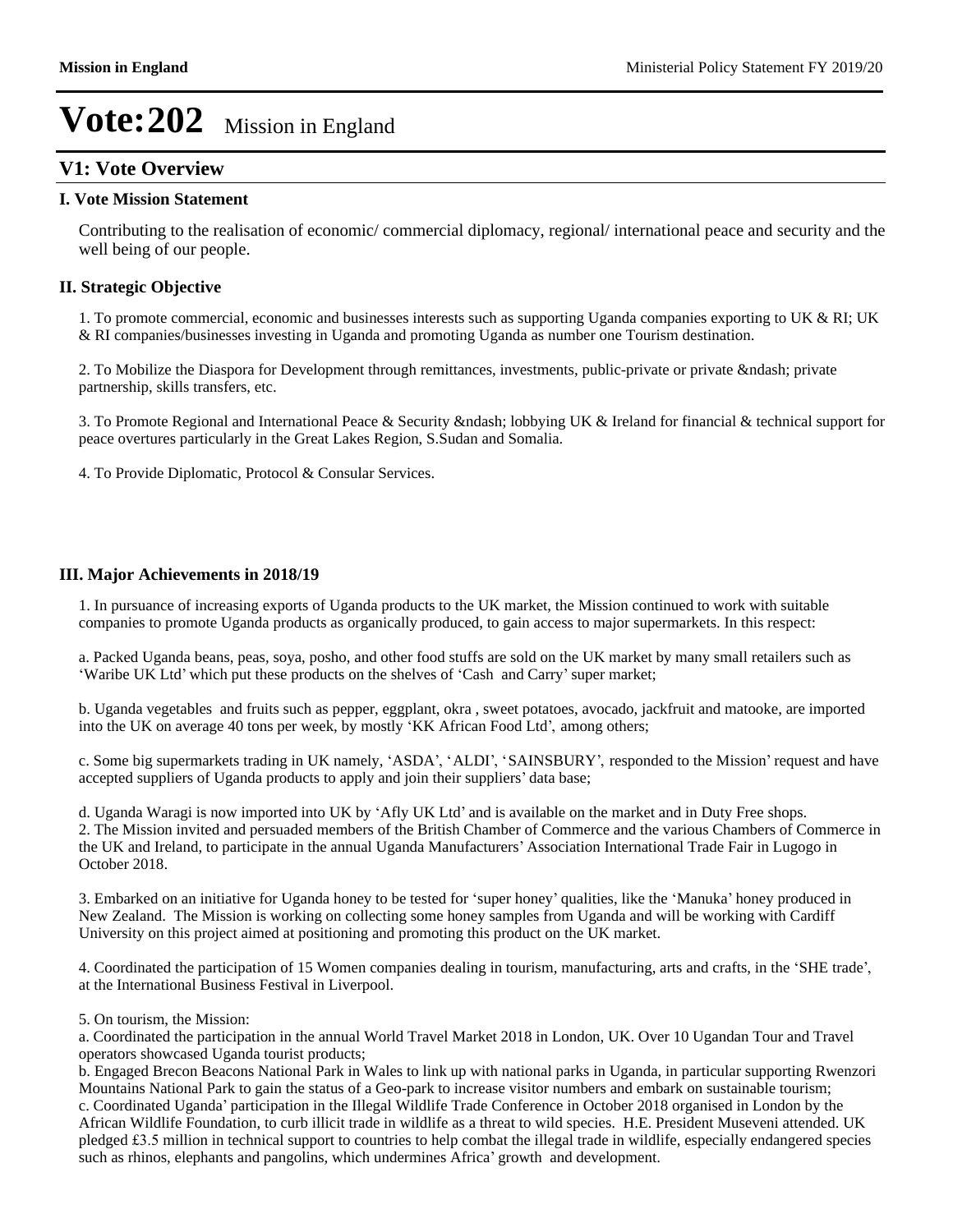6. On investment, bilateral meetings, promotional events and presentations were organised with active participation of the Mission. These include:

a. H.E. the President' meeting with key investors in London in October 2018, who included, Ashok Leyland; Alvan Blanch; Airbus; Tilda; Nexus Green and Solatex as well as Clifton Packaging who will be investing in various sectors of the economy; b. Participated in the Scotland Africa and Investment Meeting in Edinburgh where Mission highlighted trade, tourism and investment opportunities in Uganda;

c. Made presentations on investment opportunities in the Uganda Oil & Gas sector, at the symposium 'Unlocking Oil and Gas Opportunities in Africa', organised by the Aberdeen and Grampian Chamber of Commerce;

d. Meeting with the technical team of the Institute of Aerospace Technology/Aerospace Technology Centre at the University of Nottingham on possibility for a collaborative hybrid/electric aircraft research centre established in Uganda as has been in Kenya, especially for vertical take-off and landing (VTOL) aircraft due to limited air transport infrastructure in Uganda.

e. The Head of Mission, HE Julius Peter Moto presented credentials to President Michael D. Higgins of Ireland in December 2018. The Mission also organised a Business Roundtable in Dublin in December 2018 attended by over 30 Irish and Ugandan businesspeople and companies in order to attract investment and knowledge transfer from Ireland.

7. Engaged the diaspora for development which included participation and supporting their events including the Uganda –UK Convention and Uganda Diaspora Day in October 2018.

8. Collaborated with Association of Commonwealth Universities to popularize Queen Elizabeth Scholarships in order to increase the number of Ugandan students benefitting from this scholarship.

9. Organised Uganda's 56th Independence Day attended by over 200 guests, including Hon Eprhaim Kamuntu, Minister of Tourism, Wildlife and Antiquties, Ugandans and Senior officials from the British government.

10. The Mission issued 2,618 visas, 1,746 passports, 18 Emergency Travel documents and provided other consular services to Ugandan nationals in UK and Ireland including registration for national identity cards and dual citizenship.

#### **IV. Medium Term Plans**

i. Provide support, advice and insight to Uganda companies regarding the commercial environment in the United Kingdom and Ireland.

ii. Promote Uganda government priority sectors, developing and maintaining specialist knowledge, contacts and driving achievement of the sector targets.

iii. Develop a strategy to attract investment capital flows of US\$1.5bn by 2020 (from the current  $\pm 1$  bn), through Public Private Partnership (PPP); Private or Joint Venture for projects in Infrastructure; Mining & Minerals; Agriculture; Tourism; Information Communication Technologies.

iv. Develop a strong relationship with key stakeholders and understand key product markets.

v. Explore business opportunities for Uganda companies to increase exports of Uganda products and services to a target of million (from current £70.6m) per annum of goods  $\&$  services from Uganda to United Kingdom and Ireland.

vi. Working closely with and supporting MDAs in Uganda in driving forward tourism promotion targeting 60,000 tourists (from the current 40,000) from UK and Ireland to Uganda.

vii. Establish and maintain a wide-range of contacts and market knowledge across companies and government departments in UK & RI, high profile business people, officials and trading partners, Uganda diaspora, as well as UK companies and UK trade associations and Chambers of Commerce.

viii. Provide Uganda companies, new to the market or experienced with information (obtained by market research or contacts) that will allow them to make informed business decisions.

ix. Provide briefings to Uganda Trade Missions or at events in the UK on investment  $\&$  business opportunities in the market  $$ both sector specific and general.

x. Set up forum for consultation with importers of Uganda products to UK

xi. Provide consular services.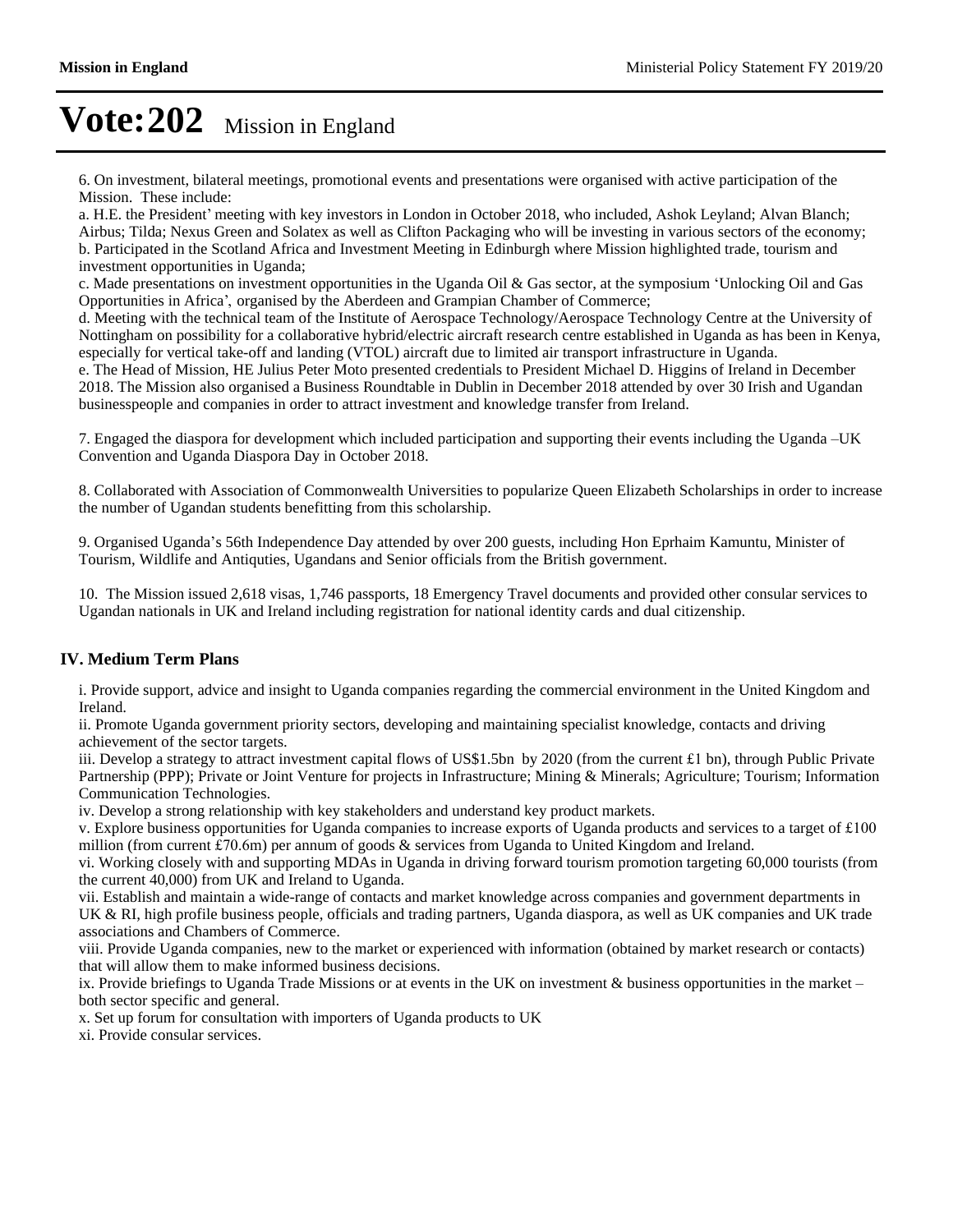### **V. Summary of Past Performance and Medium Term Budget Allocations**

**Table 5.1: Overview of Vote Expenditures (UShs Billion)**

|                                                      |                     |                    |               | 2018/19                                   |         | <b>MTEF Budget Projections</b> |         |         |         |
|------------------------------------------------------|---------------------|--------------------|---------------|-------------------------------------------|---------|--------------------------------|---------|---------|---------|
|                                                      |                     | 2017/18<br>Outturn | <b>Budget</b> | <b>Approved Expenditure</b><br>by End Dec | 2019/20 | 2020/21                        | 2021/22 | 2022/23 | 2023/24 |
| <b>Recurrent</b>                                     | Wage                | 1.273              | 1.300         | 0.636                                     | 1.397   | 1.397                          | 1.397   | 1.397   | 1.397   |
|                                                      | Non Wage            | 4.375              | 4.568         | 2.130                                     | 4.977   | 4.977                          | 4.977   | 4.977   | 4.977   |
| Devt.                                                | GoU                 | 0.537              | 0.460         | 0.010                                     | 0.275   | 0.275                          | 0.275   | 0.275   | 0.275   |
|                                                      | Ext. Fin.           | 0.000              | 0.000         | 0.000                                     | 0.000   | 0.000                          | 0.000   | 0.000   | 0.000   |
|                                                      | <b>GoU</b> Total    | 6.185              | 6.328         | 2.775                                     | 6.649   | 6.649                          | 6.649   | 6.649   | 6.649   |
| <b>Total GoU+Ext Fin (MTEF)</b>                      |                     | 6.185              | 6.328         | 2.775                                     | 6.649   | 6.649                          | 6.649   | 6.649   | 6.649   |
|                                                      | Arrears             | 0.000              | 0.000         | 0.000                                     | 0.000   | 0.000                          | 0.000   | 0.000   | 0.000   |
|                                                      | <b>Total Budget</b> | 6.185              | 6.328         | 2.775                                     | 6.649   | 6.649                          | 6.649   | 6.649   | 6.649   |
|                                                      | <b>A.I.A Total</b>  | N/A                | N/A           | N/A                                       | N/A     | N/A                            | N/A     | N/A     | N/A     |
|                                                      | <b>Grand Total</b>  | 6.185              | 6.328         | 2.775                                     | 6.649   | 6.649                          | 6.649   | 6.649   | 6.649   |
| <b>Total Vote Budget</b><br><b>Excluding Arrears</b> |                     | 6.185              | 6.328         | 2.775                                     | 6.649   | 6.649                          | 6.649   | 6.649   | 6.649   |

#### **VI. Budget By Economic Clasification**

**Table V6.1 2018/19 and 2019/20 Budget Allocations by Item**

|                                        |       | 2018/19 Approved Budget |       |              |       | 2019/20 Draft Estimates |              |
|----------------------------------------|-------|-------------------------|-------|--------------|-------|-------------------------|--------------|
| <b>Billion Uganda Shillings</b>        | GoU   | Ext. Fin                | AIA   | <b>Total</b> | GoU   | Ext. Fin                | <b>Total</b> |
| <b>Output Class: Outputs Provided</b>  | 5.868 | 0.000                   | 0.000 | 5.868        | 6.374 | 0.000                   | 6.374        |
| 211 Wages and Salaries                 | 3.119 | 0.000                   | 0.000 | 3.119        | 3.626 | 0.000                   | 3.626        |
| 212 Social Contributions               | 0.103 | 0.000                   | 0.000 | 0.103        | 0.103 | 0.000                   | 0.103        |
| 213 Other Employee Costs               | 0.060 | 0.000                   | 0.000 | 0.060        | 0.060 | 0.000                   | 0.060        |
| 221 General Expenses                   | 0.408 | 0.000                   | 0.000 | 0.408        | 0.408 | 0.000                   | 0.408        |
| 222 Communications                     | 0.285 | 0.000                   | 0.000 | 0.285        | 0.285 | 0.000                   | 0.285        |
| 223 Utility and Property Expenses      | 1.284 | 0.000                   | 0.000 | 1.284        | 1.284 | 0.000                   | 1.284        |
| 226 Insurances and Licenses            | 0.144 | 0.000                   | 0.000 | 0.144        | 0.144 | 0.000                   | 0.144        |
| 227 Travel and Transport               | 0.374 | 0.000                   | 0.000 | 0.374        | 0.374 | 0.000                   | 0.374        |
| 228 Maintenance                        | 0.091 | 0.000                   | 0.000 | 0.091        | 0.091 | 0.000                   | 0.091        |
| <b>Output Class: Capital Purchases</b> | 0.460 | 0.000                   | 0.000 | 0.460        | 0.275 | 0.000                   | 0.275        |
| <b>312 FIXED ASSETS</b>                | 0.460 | 0.000                   | 0.000 | 0.460        | 0.275 | 0.000                   | 0.275        |
| <b>Grand Total:</b>                    | 6.328 | 0.000                   | 0.000 | 6.328        | 6.649 | 0.000                   | 6.649        |
| <b>Total excluding Arrears</b>         | 6.328 | 0.000                   | 0.000 | 6.328        | 6.649 | 0.000                   | 6.649        |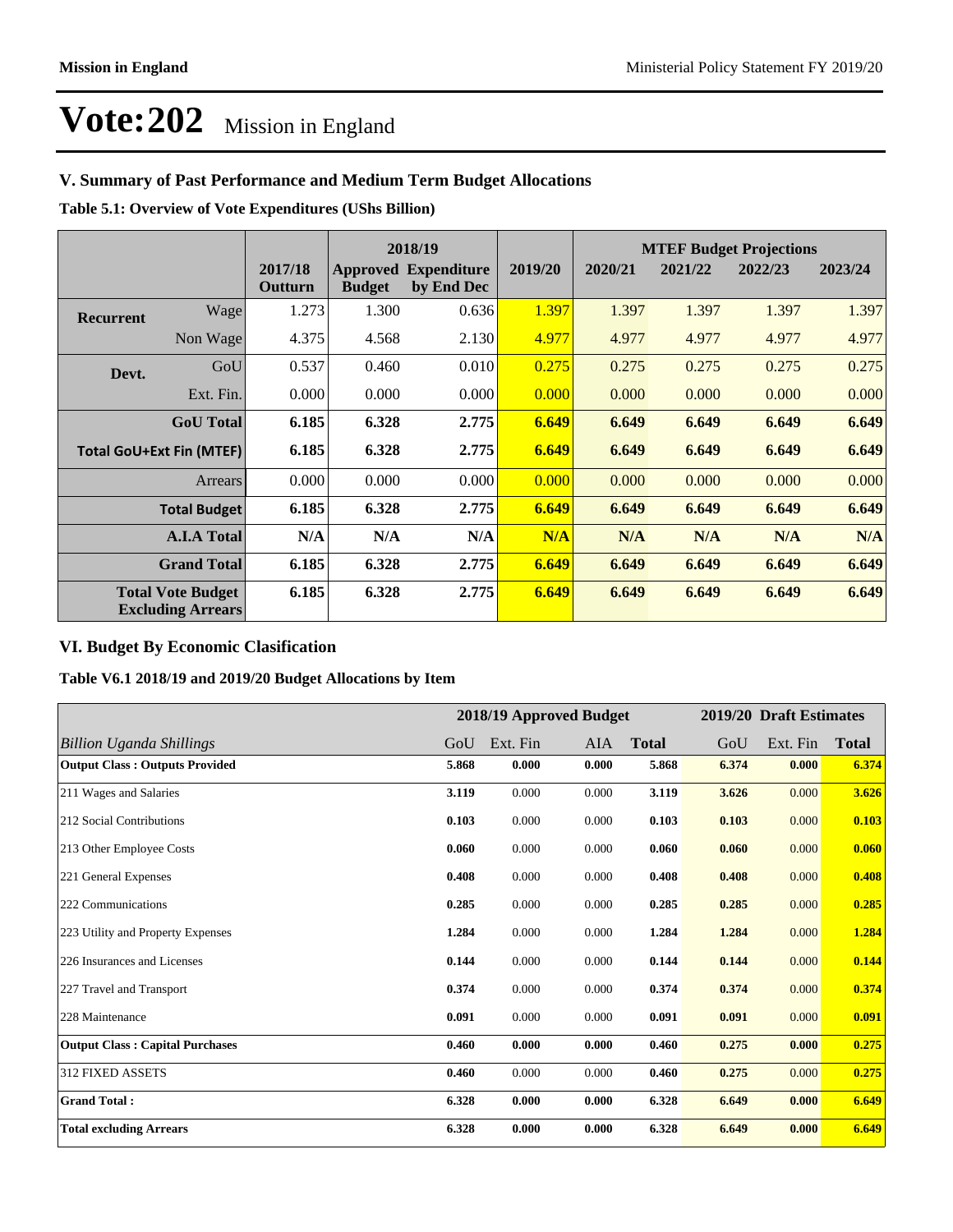## **VII. Budget By Programme And Subprogramme**

| Table V7.1: Past Expenditure Outturns and Medium Term Projections by Programme and SubProgramme |  |  |
|-------------------------------------------------------------------------------------------------|--|--|
|-------------------------------------------------------------------------------------------------|--|--|

| Billion Uganda shillings              |                                     | FY 2018/19                       |                                   |                                             |         | <b>Medium Term Projections</b> |         |         |
|---------------------------------------|-------------------------------------|----------------------------------|-----------------------------------|---------------------------------------------|---------|--------------------------------|---------|---------|
|                                       | <b>FY 2017/18</b><br><b>Outturn</b> | <b>Approved</b><br><b>Budget</b> | <b>Spent By</b><br><b>End Dec</b> | 2019-20<br><b>Proposed</b><br><b>Budget</b> | 2020-21 | 2021-22                        | 2022-23 | 2023-24 |
| 52 Overseas Mission Services          | 6.185                               | 6.328                            | 2.775                             | 6.649                                       | 6.649   | 6.649                          | 6.649   | 6.649   |
| 01 Headquarters London                | 5.648                               | 5.868                            | 2.765                             | 6.374                                       | 6.374   | 6.374                          | 6.374   | 6.374   |
| 0894 Strengthening Mission in England | 0.537                               | 0.460                            | 0.010                             | 0.275                                       | 0.275   | 0.275                          | 0.275   | 0.275   |
| <b>Total for the Vote</b>             | 6.185                               | 6.328                            | 2.775                             | 6.649                                       | 6.649   | 6.649                          | 6.649   | 6.649   |
| <b>Total Excluding Arrears</b>        | 6.185                               | 6.328                            | 2.775                             | 6.649                                       | 6.649   | 6.649                          | 6.649   | 6.649   |

## **VIII. Programme Performance and Medium Term Plans**

| Table V8.1: Programme Outcome and Outcome Indicators (Only applicable for FY 2019/20) |  |
|---------------------------------------------------------------------------------------|--|
|---------------------------------------------------------------------------------------|--|

| <b>Programme:</b>           | 52 Overseas Mission Services                                                                                                                                                                                                                                                                                                                                                                                                                                                                                                                                                                                                                                                                                                                                                                                                                                                                                                                                                                                          |                 |                  |                            |            |            |
|-----------------------------|-----------------------------------------------------------------------------------------------------------------------------------------------------------------------------------------------------------------------------------------------------------------------------------------------------------------------------------------------------------------------------------------------------------------------------------------------------------------------------------------------------------------------------------------------------------------------------------------------------------------------------------------------------------------------------------------------------------------------------------------------------------------------------------------------------------------------------------------------------------------------------------------------------------------------------------------------------------------------------------------------------------------------|-----------------|------------------|----------------------------|------------|------------|
| <b>Programme Objective</b>  | i. Promoting Commercial and Economic Diplomacy (supporting Uganda companies exporting to UK and<br>Ireland; UK and Ireland companies/businesses investing in Uganda and promoting Uganda as number one<br>Tourism destination).<br>ii. Mobilizing the Diaspora for Development (through remittances, investments, public-private or private<br>- private partnership, skills transfers, etc.).<br>iii. Promoting regional and international peace and security (lobbying UK and Ireland for financial and<br>technical support for peace initiatives particularly in the Great Lakes Region, South Sudan and Somalia.<br>iv. Promote Uganda's image and project her influence in United Kingdom and Ireland.<br>v. Providing Diplomatic, Protocol & Consular Services.<br>vi. Promoting international law & related Commitments/obligations.<br>vii. To strengthen capacity of the Mission.<br>viii. To mainstream cross-cutting issues of gender, HIV and sustainable environment in Mission activities<br>and plans |                 |                  |                            |            |            |
| <b>Responsible Officer:</b> | Godfrey Kwoba                                                                                                                                                                                                                                                                                                                                                                                                                                                                                                                                                                                                                                                                                                                                                                                                                                                                                                                                                                                                         |                 |                  |                            |            |            |
|                             | <b>Programme Outcome:</b> Improved foreign relations for a stable and peaceful environment conducive for sustainable development                                                                                                                                                                                                                                                                                                                                                                                                                                                                                                                                                                                                                                                                                                                                                                                                                                                                                      |                 |                  |                            |            |            |
|                             | Sector Outcomes contributed to by the Programme Outcome                                                                                                                                                                                                                                                                                                                                                                                                                                                                                                                                                                                                                                                                                                                                                                                                                                                                                                                                                               |                 |                  |                            |            |            |
|                             | 1. Improved regional and International Relations                                                                                                                                                                                                                                                                                                                                                                                                                                                                                                                                                                                                                                                                                                                                                                                                                                                                                                                                                                      |                 |                  |                            |            |            |
|                             |                                                                                                                                                                                                                                                                                                                                                                                                                                                                                                                                                                                                                                                                                                                                                                                                                                                                                                                                                                                                                       |                 |                  | <b>Performance Targets</b> |            |            |
|                             | <b>Outcome Indicators</b>                                                                                                                                                                                                                                                                                                                                                                                                                                                                                                                                                                                                                                                                                                                                                                                                                                                                                                                                                                                             |                 |                  | 2019/20                    | 2020/21    | 2021/22    |
|                             |                                                                                                                                                                                                                                                                                                                                                                                                                                                                                                                                                                                                                                                                                                                                                                                                                                                                                                                                                                                                                       | <b>Baseline</b> | <b>Base year</b> | <b>Target</b>              | Projection | Projection |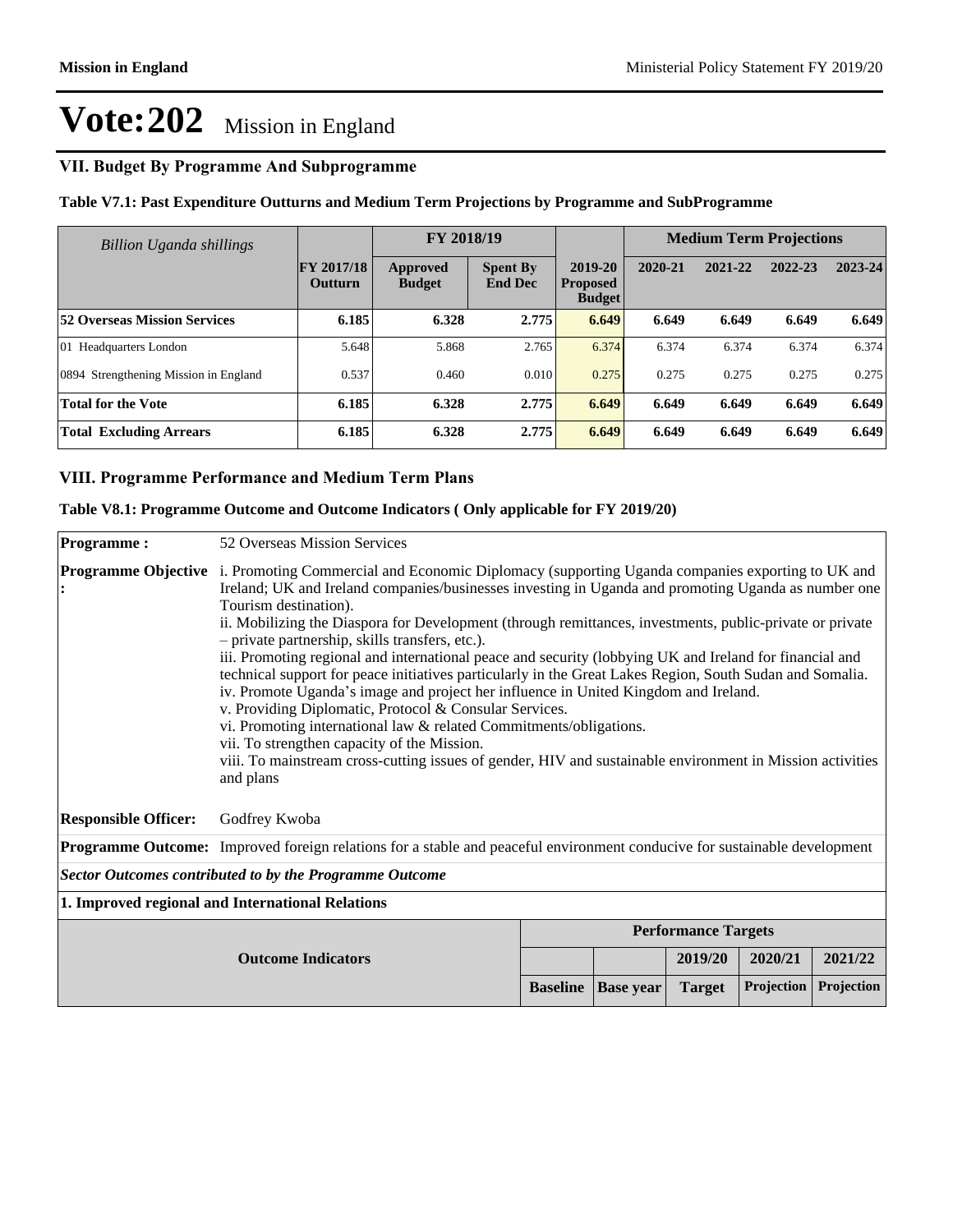| • Number of cooperation frameworks negotiated and concluded.      | $\overline{c}$ | $\mathcal{L}$ |                | $\mathfrak{D}$ | 2     |
|-------------------------------------------------------------------|----------------|---------------|----------------|----------------|-------|
| • Percentage of foreign exchange in flows                         | 40%            | 40            | 20%            | 20%            | 40%   |
| • Rating of Uganda's image abroad                                 | $\overline{c}$ | 9             | $\overline{2}$ | 2              | 2     |
| <b>SubProgramme: 01 Headquarters London</b>                       |                |               |                |                |       |
| <b>Output: 01 Cooperation frameworks</b>                          |                |               |                |                |       |
| No. of Multilateral cooperation frameworks negotiated or signed   |                |               |                | 2              | 3     |
| No. of Bilateral cooperation frameworks negotiated or signed.     |                |               | 2              | 2              |       |
| <b>Output: 02 Consulars services</b>                              |                |               |                |                |       |
| Number of Visas issued to foreigners travelling to Uganda.        |                |               | 4,773          | 2,648          | 3,100 |
| Output: 04 Promotion of trade, tourism, education, and investment |                |               |                |                |       |
| No. of foreign Tourism promotion engagements.                     |                |               | 5              | 5              | 5     |
| No. of export markets accessed.                                   |                | 12            | 12             | 12             |       |

#### **IX. Major Capital Investments And Changes In Resource Allocation**

#### **Table 9.1: Major Capital Investment (Capital Purchases outputs over 0.5Billion)**

N/A

#### **X. Vote Challenges and Plans To Improve Performance**

#### **Vote Challenges**

- Mission plumbing system has greatly impacted on vote 202 budget due to complete break down which risked closing down operations at the Chancery as a result of Health risks.

- Mission commercial property is dilapidated and risks a decline in revenue collected and high legal fees as a result of endless court cases.

- Inadequate funding that has impacted on the operations of the Mission.

#### **Plans to improve Vote Performance**

- Plans to overhaul the chancery plumbing system

- Renovations of Mission properties by way of carrying out scoping works
- Request for more or supplementary funding

#### **XI Off Budget Support**

#### **Table 11.1 Off-Budget Support by Sub-Programme**

N/A

#### **XII. Vote Cross Cutting Policy And Other Budgetary Issues**

**Table 12.1: Cross- Cutting Policy Issues**